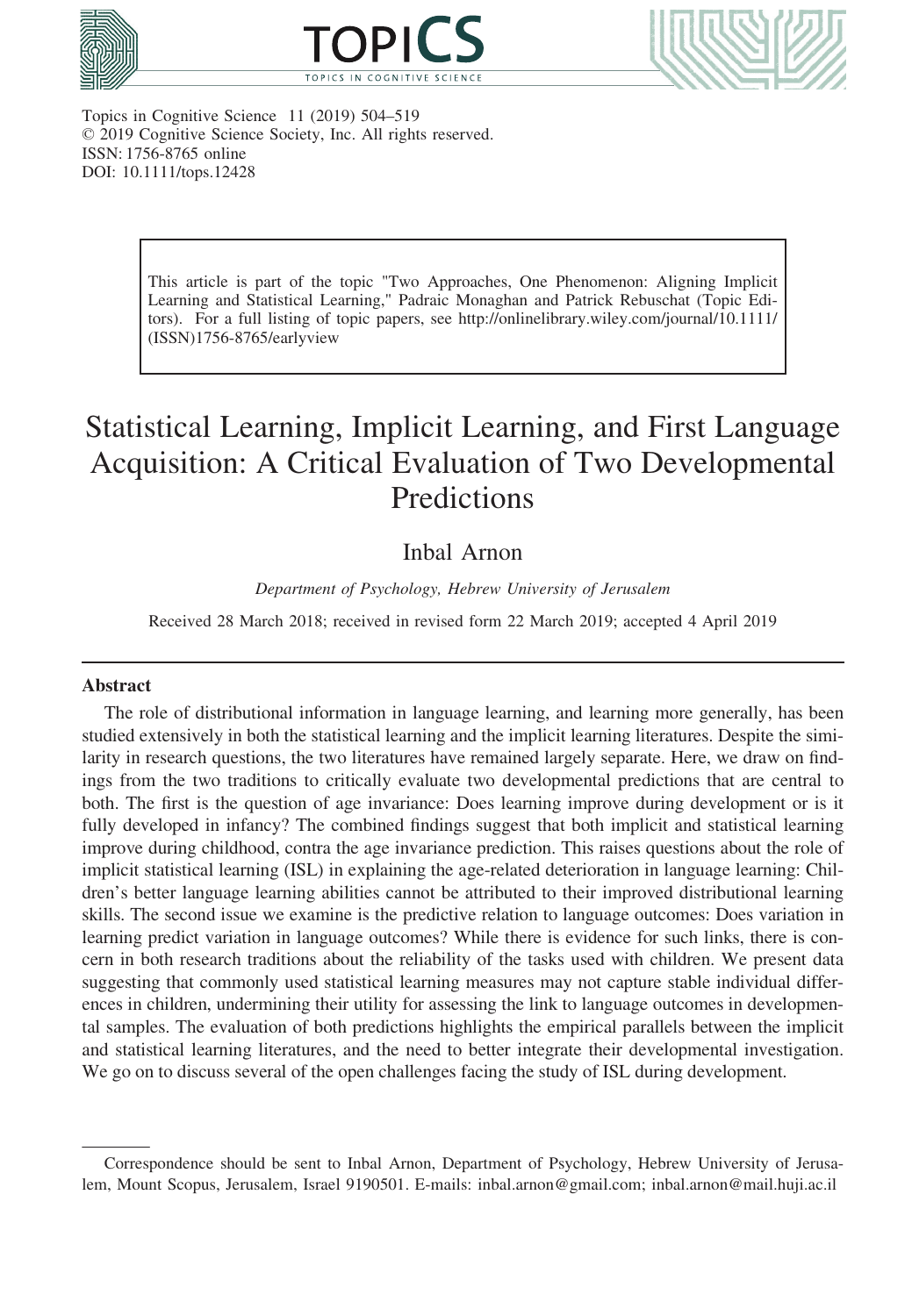Keywords: Statistical learning; Implicit learning; Age invariance; Individual differences; Reliability; Children

#### 1. Introduction

How children learn about their environment is one of the most fundamental and hotly debated questions in cognitive science, and one that has been at the center of the nature/nurture debate: Can children learn structure simply from the information available to them in their environment or does such learning necessitate innate knowledge or constraints? The answer, in part, depends on whether there is sufficient information in the environment, and whether humans can utilize it to learn higher order structure. If they can, such a distributional learning could provide an alternative to innate knowledge. In accordance with its theoretical significance, humans' ability to detect and learn recurring patterns has been studied for over a century (Esper, 1925; see Christiansen, 2019, and Perruchet, 2019, for reviews). The interest in such distributional learning has led to the emergence of two distinct literatures: that studying implicit learning and that studying statistical learning. While there is not one agreed-upon definition for either term, implicit learning can be broadly defined as "adaptation to the regularities of the world that evolves without intention to learn, and without clear awareness of what we know" (Perruchet & Pacton, 2006, pp. 233), while statistical learning is often construed more broadly as "the discovery of patterns in the input," with less focus on the lack of intention or awareness (Romberg & Saffran, 2010, p. 906).

Despite the fundamental similarity in the domain of inquiry, the two literatures have remained largely separate, with little interaction between them. The findings are typically published in different journals, presented at different conferences, and favor different explanations for learners' behavior: For instance, while the statistical learning literature emphasizes statistical computations, the implicit learning one highlights chunk formation (Christiansen, this topic; Perruchet, this topic; Perruchet & Pacton, 2006). Is this separation theoretically justified? Is it empirically useful? What can be gained by integrating the findings?

The goal of this paper is to examine developmental issues through the combined lenses of implicit and statistical learning as a way to gain insight on specific questions, as well as on the overall similarity (or difference) between the two. I evaluate two developmental predictions that are of theoretical importance in both research traditions: age invariance (the idea that learning is fully developed in infancy and does not improve with age), and the predictive relation to language outcomes (I discuss both in more detail below). The examination of both issues is important for assessing the role of distributional learning in language acquisition, which is a central research topic in both traditions. This evaluation aims to provide novel evidence on both issues, while highlighting the empirical parallels in the developmental findings on implicit and statistical learning. These parallels, in turn, suggest that the two literatures are studying a fundamentally similar phenomenon, and that their developmental research should be better integrated. I end with a discussion of future directions and open challenges that face the study of implicit and statistical learning during development.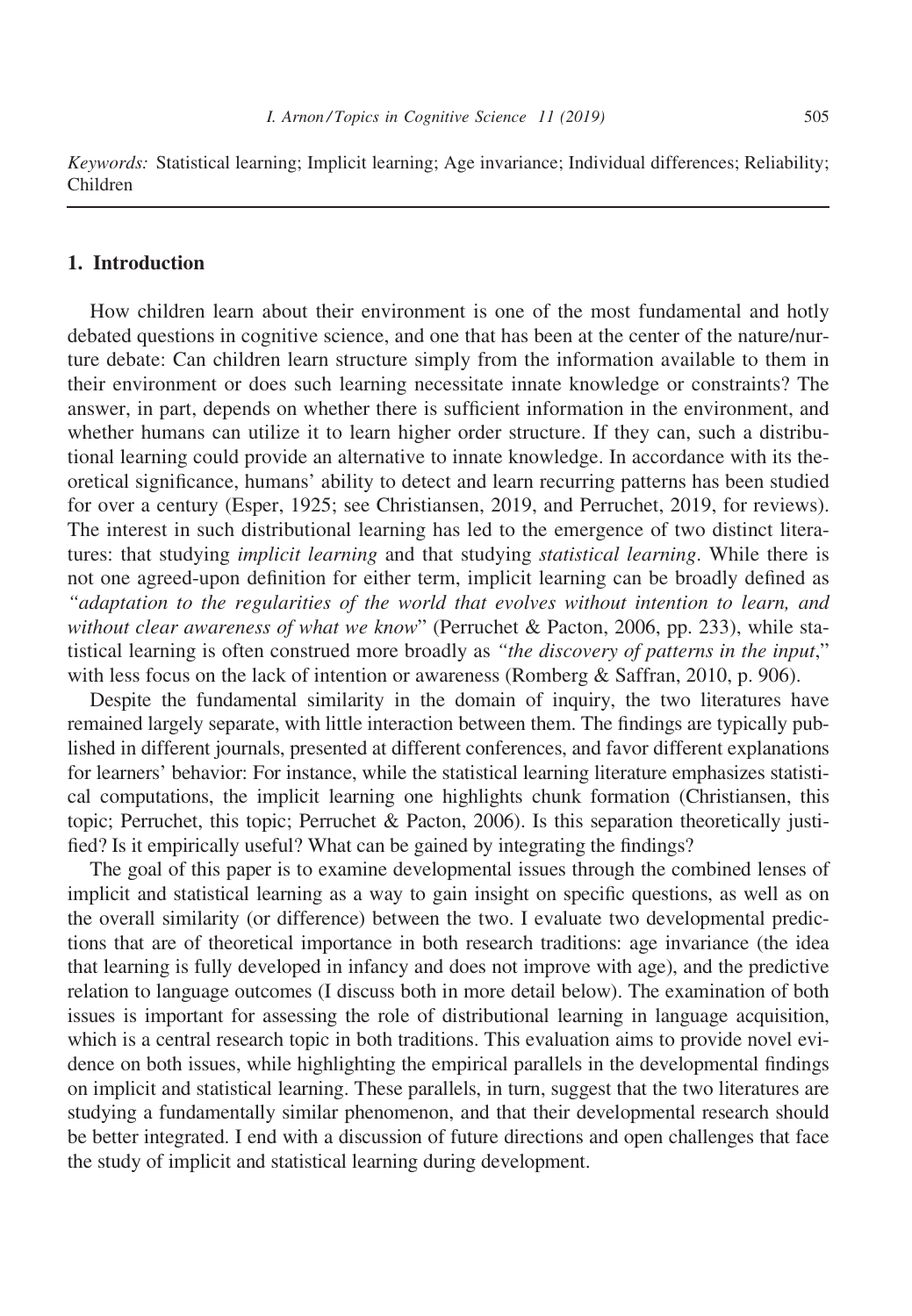# 1.1. Choice of terminology and some caveats

Throughout this paper, I use the term "implicit statistical learning (ISL)" to refer to the research conducted in both traditions. The use of this term does not imply they are the same thing, but it is a matter of convenience. I return to the question of whether or not they investigate the same ability in the discussion. I have not included findings from the procedural learning literature, even though it is a closely related literature, with related developmental findings (Nicolson & Fawcett, 2007). This omission reflects the limited scope of the current paper, and the less central place of language acquisition in it. I focus on studies with typically developing children (not infants and not atypically developing children), because it is the most relevant population for examining the two predictions.

### 1.2. The relation between implicit learning and statistical learning

The term "implicit learning" was first coined by Reber (1967) to describe participants' learning of abstract rules that governed the creation of letter strings. Importantly, Reber's (1967) participants were unable to verbally account for their performance, which was taken as evidence for the implicit (unconscious) nature of the acquired knowledge. The term was later adapted to refer more broadly to the learning of recurring patterns (abstract or not) that happens without instruction or awareness. In the 50 years since Reber's original formulation, implicit learning has been studied extensively, with a shifting focus from language to sequence learning more generally, and increased emphasis on the role of consciousness in such learning processes and on their neural realizations (see Cleeremans et al., 1998; Perruchet, 2008; Shanks, 2005 for reviews). There seems to be agreement that implicit learning is relatively inflexible (shows specificity of transfer), is associated with incidental and not intentional learning conditions, and is fairly robust (maintained under time pressure and preserved in certain disorders, such as amnesia, Knowlton, Ramus, & Squire, 1998). There is less agreement on the extent to which the acquired knowledge is abstract and unconscious, and the degree to which such learning is independent from other cognitive capacities like memory or attention.

The field of statistical learning is newer: Its more recent revival can be traced back to a seminal study showing that 8-month-old infants can use the transitional probabilities between syllables to detect word boundaries in an artificial language (Aslin, Saffran, & Newport, 1998; Saffran, Newport, & Aslin, 1996). This finding opened up novel theoretical and empirical horizons for investigating the centuries-old question of how children learn language. During the second half of the 20th century, following Chomsky's formulation of generative grammar (Chomsky, 1965) children's unique capacity for learning language was often attributed to innate language-specific learning mechanisms and constraints. A growing number of models and theories, however, advocate alternative explanations of how children learn language, emphasizing the importance of experience and learning in the acquisition and representation of linguistic knowledge (Tomasello, 2003). These approaches share the common assumption that it is feasible and possible to learn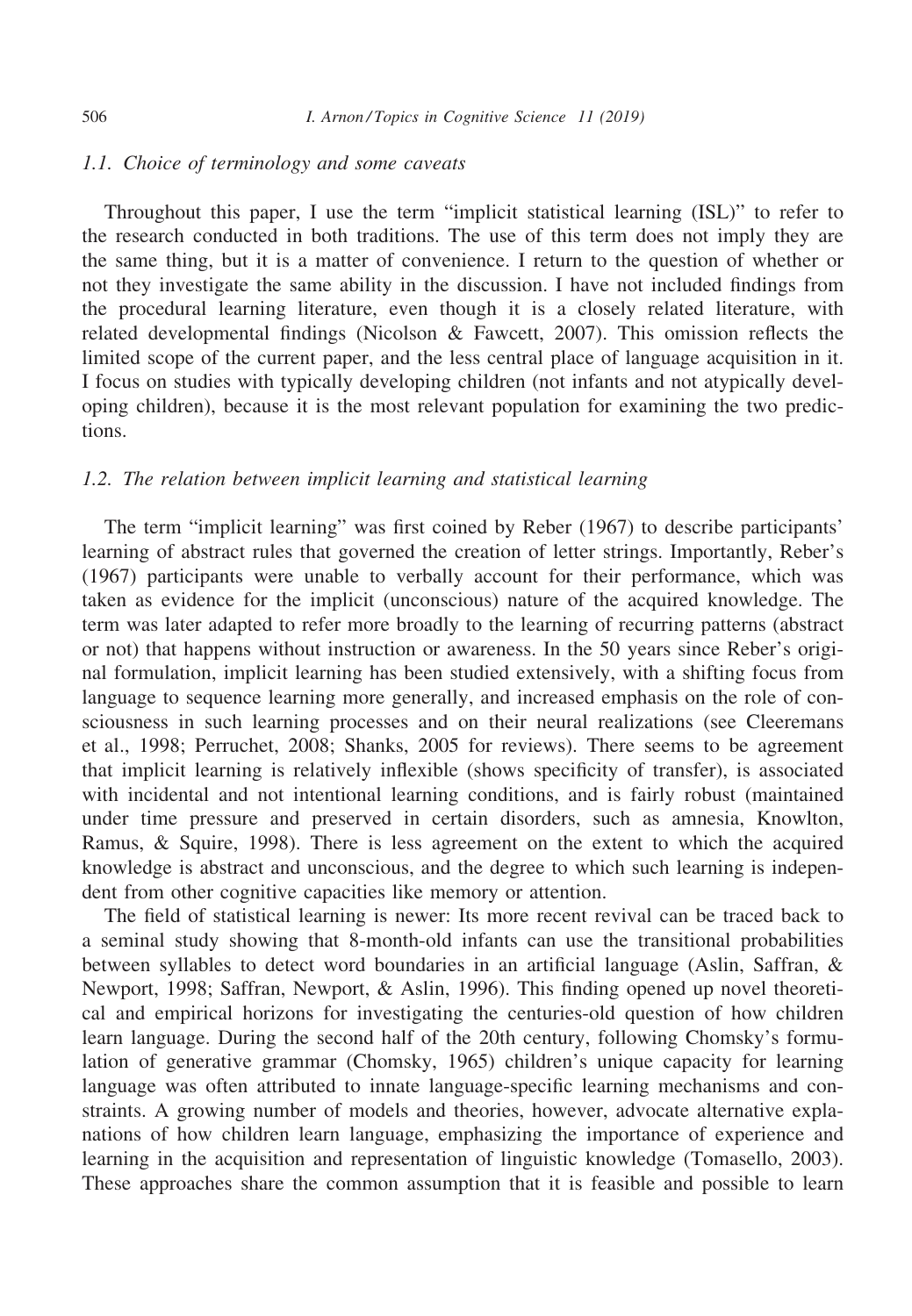language structure from the linguistic input children hear. Saffran et al. (1996) provided an important demonstration of infants' ability to learn word boundaries by using distributional information. If substantiated, statistical learning could provide a plausible alternative to nativist accounts of first language acquisition.<sup>1</sup> Over the past 20 years, statistical learning has been investigated extensively. This body of research shows that statistical learning is present from infancy, including in newborns (Bulf, Johnson, & Valenza, 2011), found across modalities (Conway & Christiansen, 2005; Kirkham, Slemmer, & Johnson, 2002), and can facilitate learning of various linguistic relations and regularities, from the sound to the phrase level (see Romberg & Saffran, 2010; Saffran & Kirkham, 2018 for reviews).

These literatures have developed largely in parallel, in part because of differences in the specific research questions and methods. Research on statistical learning often examines what humans can learn (what kinds of relations, under what conditions) while the implicit learning research is also concerned with the question of how this knowledge is represented (e.g., abstract rules, exemplars, chunks) and the degree to which it is consciously available. The two literatures differ in their commitment to, and interest in, developmental research. While both make predictions about learning, the implicit learning research has largely focused on adult learners. Statistical learning research, in contrast, has been substantially influenced by studies on infants, and it has maintained a stronger developmental focus. The separation is also evident in the methods used: Studies of implicit learning often use artificial grammar learning (AGL), where participants have to learn the rules underlying letter strings and then distinguish between grammatical and ungrammatical strings, or sequence learning tasks (of which the serial reaction task, SRT, is a commonly used example) where response times are compared to structured and unstructured sequences. Both tasks examine learners' sensitivity to the regularities governing sequence generation. Studies on statistical learning, in contrast, often focus on the use of distributional information to detect recurring units in a continuous stream, using tasks modeled on Saffran et al. (1996). While there are studies that use this method to probe learners' sensitivity to more abstract rules (see Rabagliati, Ferguson, & Lew-Williams, 2019, for a recent review and meta-analysis), much of this work examines learners' sensitivity to transitional probabilities. That is, the two traditions differ in their specific research questions, the kinds of regularities they examine, and the tasks they use to do so, all of which contribute to their separation.

However, despite these differences, the literatures share fundamental commonalities. Both study humans' ability to implicitly detect patterns in their environment, and both are interested in the role of such learning in language acquisition. Children's acquisition of language is seen a prime example of distributional learning in the wild: It is a motivating force and a puzzle to explain in both traditions. While the statistical learning literature is more language-centric than the implicit learning literature, they nevertheless make (and share) some core developmental predictions. I focus here on two of these: age invariance and the predictive relation to language outcomes. If ISL plays an important role in language acquisition, it should be present from early on. Age (Reber, A. S. (1967); Esper, E. A. (1925); Cleermans, A., Destrebecqz, A. & Boyer, M. (1998)). invariance is also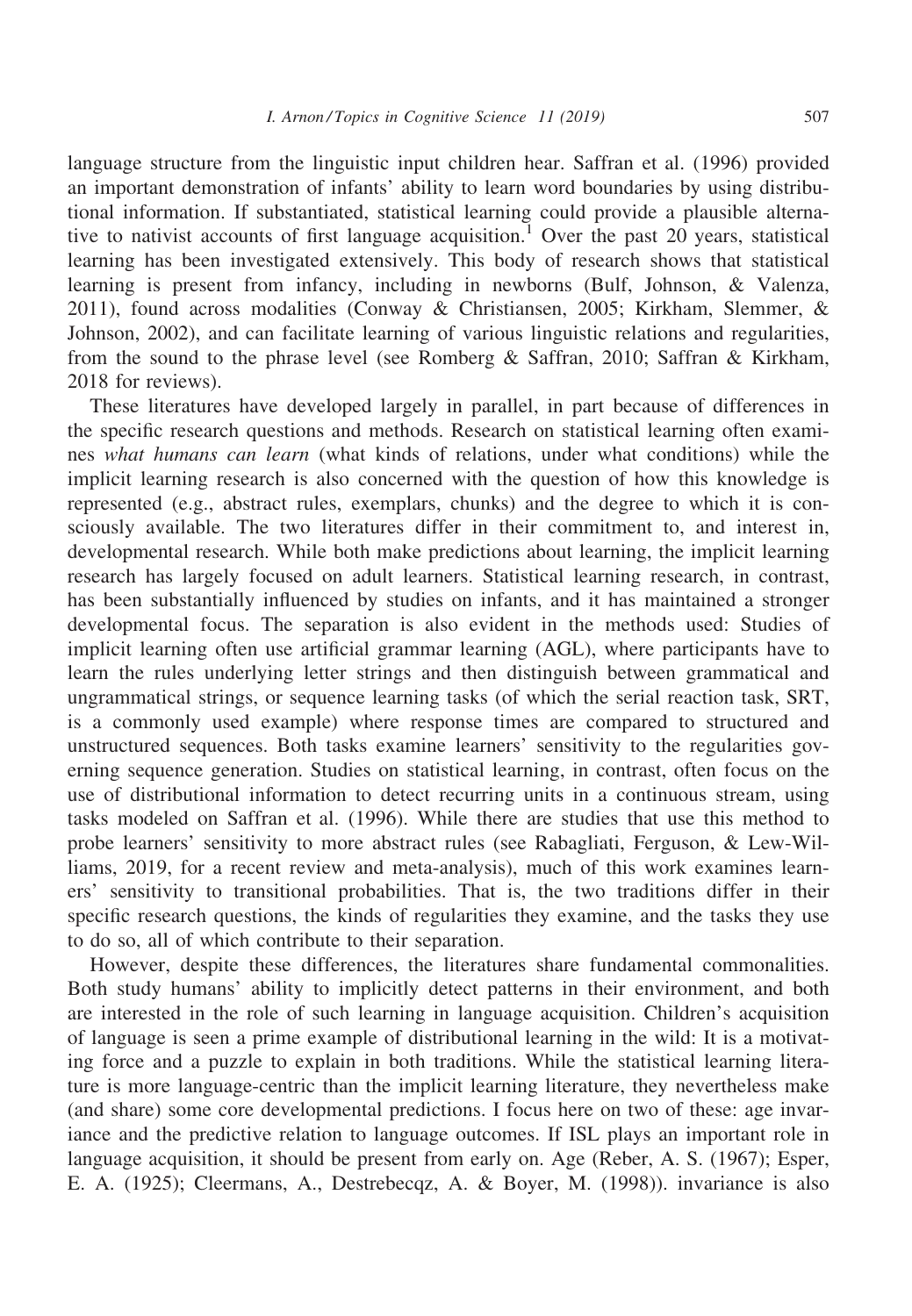theoretically motivated by the impact of age on language learning: Unlike many other skills, language learning is at its prime during infancy and does not improve with age (Hartshorne et al., 2018; Johnson & Newport, 1989). If ISL plays an important part in this process, it may show a similar developmental trajectory. A second core prediction that is made in both literatures is that variation in ISL abilities should be predictive of variation in language outcomes: Individuals who are better at ISL should show better language outcomes. Such a link would substantiate the role of distributional learning for language: Group-level findings demonstrate that humans can learn regularities, but they do not show that such mechanisms modulate the actual process of language acquisition. In the next section, I evaluate the evidence for age invariance. In the following section I do the same for the predictive relation to language outcomes. I end with a discussion of what the combined findings can tell us about the relation between implicit and statistical learning.

### 2. Age invariance during development

Implicit learning is traditionally assumed to be early maturing and age invariant, and to be present and fully developed early on.<sup>2</sup> This claim was first made by Reber (1993) on the basis of unpublished data suggesting that children between the ages of 4 and 14 perform similarly on a modified Artificial Grammar Learning (AGL) task (they were similarly accurate in distinguishing between grammatical and ungrammatical strings). Age invariance was widely accepted as a basic property of implicit learning, despite the scant empirical evidence for it, and despite the fact that most other cognitive abilities improve with age (e.g., working memory, Gathercole, 1998; executive function, Anderson, 2002; and many more). One of the first published papers examining implicit learning during development actually showed improvement with age: Eleven year olds were better at learning co-varying visual cues than 6 year olds (Maybery, Taylor, & O'brien-Malone, 1995). A subsequent paper, using SRT, provided support for age invariance by showing similar rates of learning in younger children (6 year olds), older children (10 year olds), and adults (Meulemans, Van der Linden, & Perruchet, 1998; see also Asmo & Davidow, 2012). Two recent papers even found better learning rates in younger children (ages 4– 12) compared to adolescents and adults (ages 12–60) on an Alternating Serial Reaction Time (ASRT) task where repeating sequences alternate with random ones (Janacsek, Fiser, & Nemeth, 2012; Nemeth, Janascek, & Fischer, 2013, but see Lukacs & Kemeny, 2015, for a critique of their use of raw RTs and not normalized ones).

At the same time, there is growing evidence for a positive effect of age on implicit learning between childhood and adulthood (Fletcher, Maybery, & Bennett, 2000; Thomas et al., 2004; Weiermann & Meier, 2012). The most comprehensive assessment to date shows clear age-related improvements during childhood (Lukács & Kemény, 2014). This large-scale study ( $N = 480$ ) examined performance on three implicit learning tasks (SRT, AGL, and the WP task testing non-sequential probabilistic categorization) in participants between the ages of 7 and 85 years and found that learning improved until 18, and then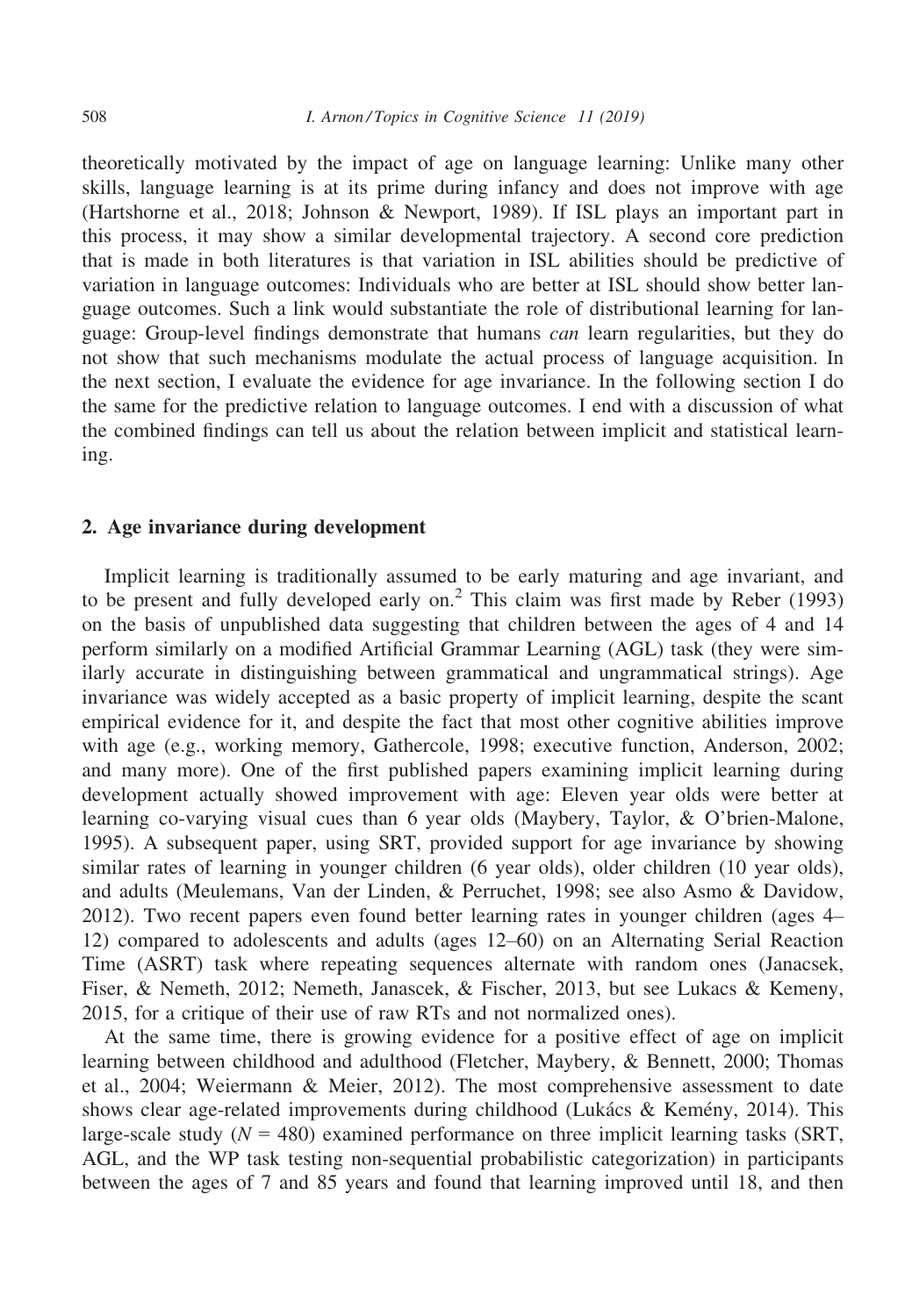remained relatively stable before showing a decline after 65. They suggest that the effect of age may have been masked in previous studies by testing children of mixed ages (e.g., treating 6–10 as one age group) and using small sample sizes. A similar conclusion is reached in a systematic review of studies using the SRT task across development (Zwart et al.,  $2017$ ).<sup>3</sup> This paper reviews 50 studies examining implicit learning across the life span: The majority of them support an age-variant model, whereby implicit sequence learning improves from childhood to adolescence and then remains stable before declining again with aging. Interestingly, the choice of dependent variable impacts the observed effect of age: Studies using raw RTs (that are not corrected for developmental changes in motor responses) report no improvement during childhood followed by a decline from early adolescence, while studies using corrected RTs show an improvement during childhood followed by a decline with aging. The convergent findings provide weak support for age invariance and suggest instead that implicit learning improves during childhood.

Statistical learning is also described as an early-maturing capacity that is not expected to improve with age (Saffran, Newport, Aslin, Tunick, & Barrueco, 1997). Early evidence supported this prediction. Six year olds were as good as adults in a word segmentation task (Saffran et al., 1997), although they were worse than adults in learning phrasestructure rules (Saffran, 2001, 2002). Findings in the visual domain, however, indicated better performance in adults compared to children: In two studies, adults showed higher accuracy compared to children (11 year olds) and adolescents (Bertels, Boursain, Destrebecqz, & Gaillard, 2015; Schlichting, Guarino, Shapiro, Turk-Browne, & Preston, 2017). As in the implicit learning literature, the support for the prediction of age invariance comes from a handful of studies, none of which used large samples of cross-sectional data.

Several recent papers using cross-sectional data suggest that statistical learning does improve with age, at least for non-linguistic stimuli. Children's visual statistical learning improved with age between the ages of 5 and 12 years (Arciuli & Simpson, 2011). Raviv and Arnon (2018) expanded on these findings to ask if the effect of age on performance is modality-specific. They examined visual statistical learning (using alien shapes) and auditory statistical learning (using syllables) in children between the ages of 5 and 12 years ( $N = 230$ ). Visual statistical learning improved with age, but auditory statistical learning did not. These findings were interpreted to reflect modality-based differences in statistical learning. The impact of modality could help explain the mixed effects of age in prior work: Studies using auditory stimuli found age invariance (Saffran et al., 1997), while ones using visual stimuli did not (Arciuli & Simpson, 2011). Recent work casts doubt on this interpretation: Since the auditory task used linguistic stimuli (syllables), the differential effect of age may have been driven by stimulus type (linguistic vs. non-linguistic) rather than modality. Using a similar design, Shufaniya and Arnon (2018) examined children's performance on visual and non-linguistic auditory statistical learning (using familiar sounds instead of syllables) across the same age range (5–12 years,  $N = 229$ ) and found a strikingly different pattern. Both visual and non-linguistic auditory statistical learning improved with age, suggesting that it was the linguistic nature of the stimuli, rather than its auditory modality, that led to age invariance in the previous study. The distinct trajectory for auditory linguistic stimuli could reflect the unique relevance of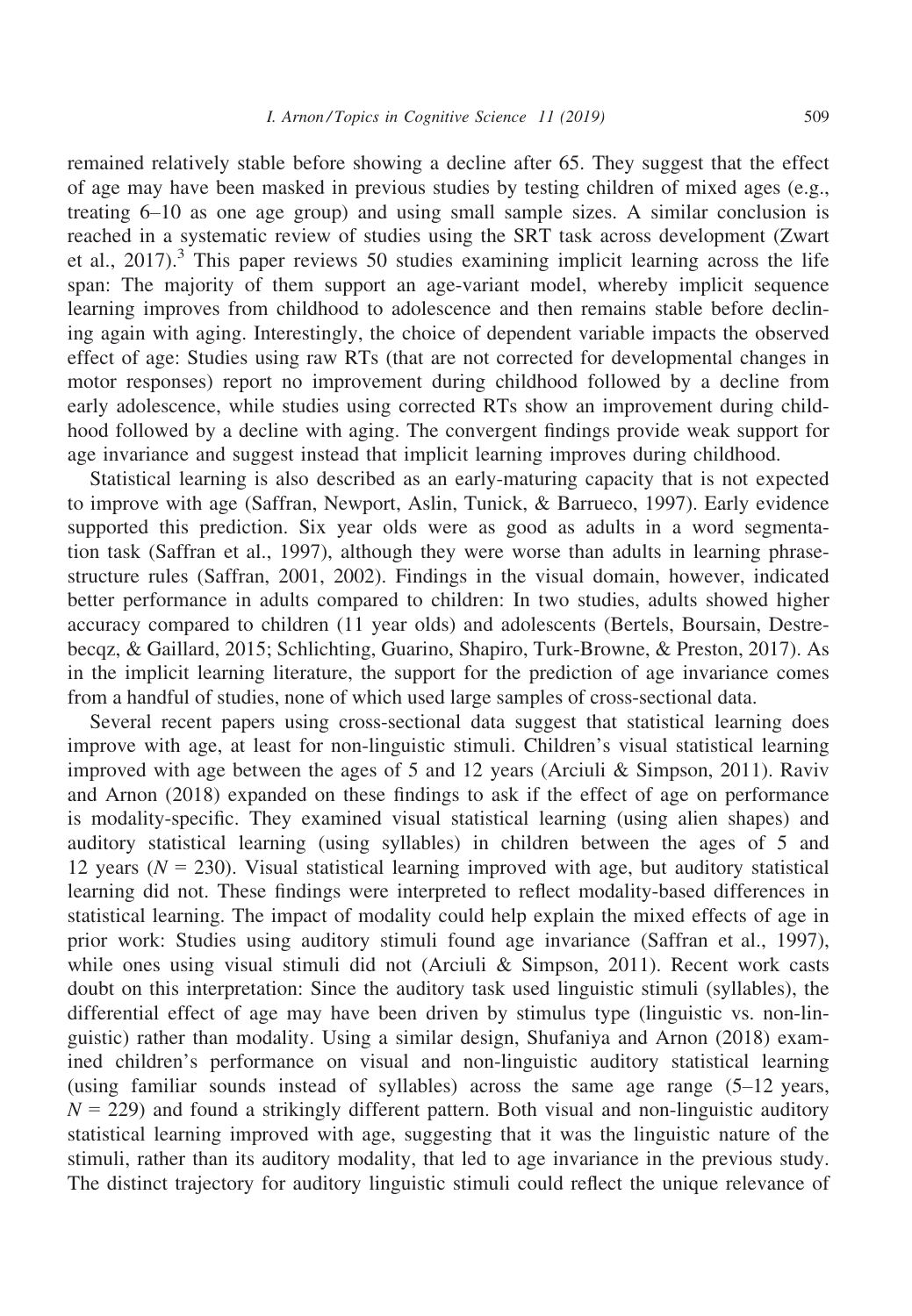such learning for language. However, it could also reflect the greater sensitivity of the ASL task to prior knowledge (Siegelman, Bogaerts, Elazar, Arciuli, & Frost, 2018), and in particular to syllable phonotactics, which are already mastered by age 5 (see Shufaniya & Arnon, 2018, for further discussion). In sum, when larger cross-sectional samples are used, there is growing evidence for a positive effect of age on statistical learning as well.

The combined findings suggest that age variance is more prevalent than age invariance across the two literatures. They highlight the similarity between distributional learning and other cognitive abilities, which improve with age (memory, attention, executive function), as well as the similarity between implicit learning and statistical learning. Once large enough cross-sectional data were used, performance improved with age across tasks (SRT, AGL, ASL, VSL), learning measures (reaction times, explicit judgments), and regularities (sequence learning, transitional probabilities, grammar induction), without any clear difference between studies of implicit and statistical learning. At least from the perspective of age invariance, the two seem more similar than distinct. What do these findings tell us about the role of ISL in language acquisition and its relation to critical period accounts? There are several possible interpretations. The first is that ISL does deteriorate between infancy and early childhood, along with language learning abilities: None of the existing studies have examined the developmental trajectory in children younger than 5, because of the difficulty in finding tasks that can be used with that age range. A second interpretation, similar in spirit to the first, is that ISL is at its prime in infancy, and the detected improvement is driven by changes in other related abilities like memory or attention. While theoretically possible, it would imply a similar pace of change across modalities (e.g., for visual and auditory working memory). An additional, and more parsimonious, interpretation is that the deterioration in language learning abilities is related to the growing impact of prior knowledge and experience (MacWhinney, 2005). So that ISL improves with practice—experience with detecting patterns makes you better—while making it harder to learn relations that differ from the ones you know (Finn & Hudson Kam, 2008).

## 3. The predictive relation of implicit statistical learning to language outcomes

One of the ways to substantiate the role of ISL in language acquisition is by showing that variation in learning is predictive of variation in language outcomes: Such findings are crucial for evaluating the role of ISL in learning language. While the connection to language outcomes is predicted in both literatures, more of the research on individual differences and language is conducted within the statistical learning tradition, in line with its more language-centric and developmental focus. As a result, I focus in this section primarily on the developmental work conducted within the statistical learning literature and review the implicit learning findings in less depth. I return to the implicit learning findings at the end of this section to highlight the empirical parallels between the two bodies of research.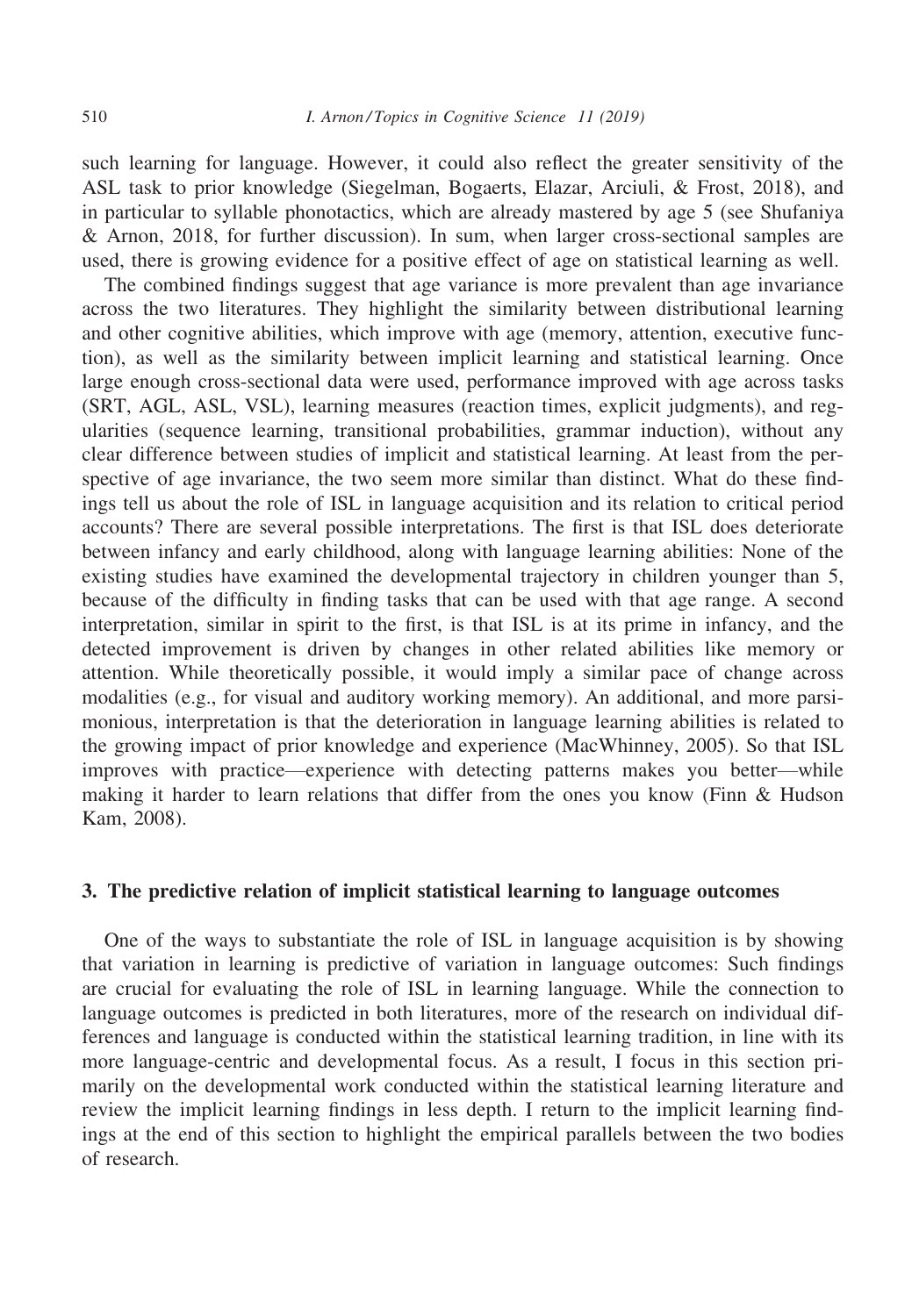Over the past few years, a growing number of studies has examined variation in statistical learning performance on an individual level. These studies show that learners do vary in their statistical learning abilities, and that this variation is correlated with language outcomes in both children and adults. Statistical learning is positively correlated with second language reading, syntactic processing, and speech perception (Conway, Bauernschmidt, Huang, & Pisoni, 2010; Frost, Siegelman, Narkiss, & Afek, 2013; Misyak & Christiansen, 2012) in adults, and with literacy acquisition, syntactic processing, and vocabulary size in typically developing children learning their first language (Arciuli  $\&$ Simpson, 2012; Kidd, 2012; Kidd & Arciuli, 2016; Spencer, Kaschak, Jones, & Lonigan, 2015; Qi et al., 2018). Correlations between statistical learning and vocabulary size were also found for children with SLI and autism (Haebig, Saffran, & Ellis Weismer, 2017; Mainela-Arnold & Evans, 2014). In infancy, visual statistical learning is correlated with later vocabulary scores (Shafto, Conway, Field, & Houston, 2012), although this was not found for all ages and language measures, and auditory statistical learning was predictive of real-time language processing in 15-month-old infants (Lany, Shoaib, Thompson, & Graf Estes,  $2017$ ).<sup>4</sup> Together, these findings strengthen the predicted link between statistical learning and language learning: They suggest that variation in statistical learning is associated with variation in language outcomes.

However, this interpretation is valid only if our statistical learning measures are reliable and capture stable individual variation in both children and adults. If this is not the case, then correlating them with other measures is not meaningful. Recent work with adults suggests there is reason for concern: A series of studies argue that commonly used statistical learning tasks may not be suitable for assessing individual differences (Siegelman, Bogaerts, Christiansen, & Frost, 2017; Siegelman, Bogaerts, & Frost, 2017). Many individual difference studies use Saffran's original word segmentation task (ASL) or a visual parallel using shapes instead of syllables (VSL, based on Turk-Browne, Junge, & Scholl, 2005, see table 1 in Siegelman, Bogaerts, Christiansen, et al., 2017). Because both tasks were designed to assess group-level performance, they suffer from several psychometric weaknesses when used as a measure of individual differences (Siegelman, Bogaerts, Christiansen, et al., 2017). In particular, they use relatively few testing trials, all at the same level of difficulty; repeat items and foils during testing; assess learning using forced choice trials; and have performance accuracy that is often close to chance, all of which impact task reliability and can lead to the detection of spurious correlations and to the underdetection of true ones (Siegelman, Bogaerts, & Frost, 2017). Despite their shortcomings, both the ASL and the VSL seem to show moderate reliability in adults (Potter, Wang, & Saffran, 2017; Siegelman & Frost, 2015; Siegelman, Bogaerts, & Frost, 2017). Reliability is increased when the tasks' shortcomings are modified by changing the nature and number of test trials (Siegelman, Bogaerts, & Frost, 2017) or assessing learning in more implicit ways, for example, by utilizing processing-based rather than reflection-based measures (Isbilen, Mccauley, & Christiansen, 2017; Siegelman, Bogaerts, Kronenfeld, & Frost, 2017).

Importantly, the reliability of statistical learning tasks has not been examined in children, even though there is reason to think it could be lower. Children may be more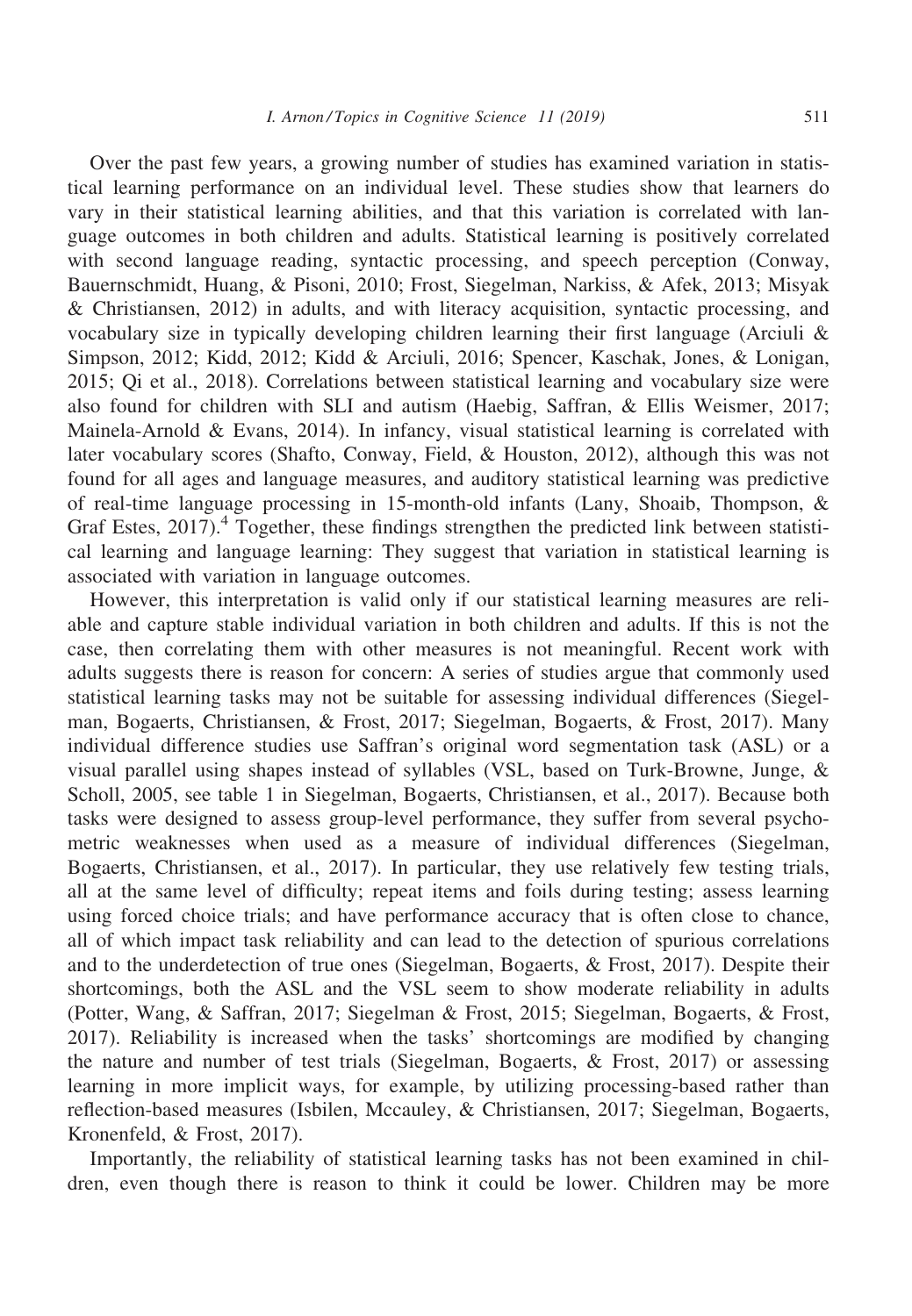affected by the repetition of test items and foils and by the explicit nature of the test trials. Their lower overall accuracy means that there will be more participants who are at chance and whose scores do not reflect meaningful variation. Moreover, the need to keep the tasks child friendly may lead to further reducing the number of triplets and test items. Table 1 gives an overview of the tasks used and the correlations found in recent studies of individual differences in children. As can be seen, the majority of studies use either the VSL or the ASL with similar exposure and test properties. More worryingly, the correlations between SL and language outcomes during development are weaker than those found for adults (ranging between  $r = .1-.46$ ), and somewhat inconsistent even when using the same measures. For instance, Kidd (2012) and Kidd and Arciuli (2016) found no correlation between statistical learning and vocabulary measures while Spencer et al. (2015) did. The low correlations and the fluctuations between studies may both stem from the tasks not having sufficient reliability.

In a recent study, we examined the internal consistency and test/retest reliability of three statistical learning measures (two auditory and one visual) in children and adults by looking at their performance on the same tasks twice, 2 months apart (Arnon, 2019). We used tasks that were closely modeled on ones previously used in the child individual difference literature in terms of their design properties: (a) a word segmentation task modeled on Saffran et al. (1996), (b) a non-linguistic version of this task that uses familiar sounds instead of syllables (e.g., door slamming, drum beating), and (c) a visual task modeled on Arciuli and Simpson (2011) that uses drawings instead of alien cartoons. The three tasks had identical exposure and test properties: Learners were exposed to a continuous stream made up of five recurring triplets. The TPs within triplets was 1 while the TPs between triplets was 0.25. Exposure lasted under 4 minutes, and learning was assessed using 25 2AFC trials. We tested children  $(N = 42)$ , mean age 8;2) and adults  $(N = 52$ , mean age 23 years) with each participant completing all tasks twice.

Our results indicate that the tasks are not reliable in children. They showed moderate reliability in adults (see table 2 in Arnon, 2019). However, they did not capture stable individual variation in children, and they had internal consistency and reliability well below psychometric standards (see table  $5$  in Arnon, 2019).<sup>5</sup> The only task that showed any test/retest reliability was the ASL ( $r = .33$ ,  $p < .05$ ). This was, however, the only task where learners were exposed to the same stream (with the same triplets) in both sessions. The improved reliability could have been driven simply by memory of the specific triplets. To investigate this possibility, we ran an additional study looking only at the ASL (with a new sample of 44 children), but this time without repeating triplets between sessions. The task was no longer reliable (test/re-test of  $r = -.15$ ), indicating that the previously found correlation reflected the repetition of triplets, and not an increased stability for the ASL. Taken together, the results suggest that these tasks cannot be used as a reliable measure of individual differences in children. Since they share important psychometric properties with previously used tasks, they raise a more general concern about the existing findings on the relation between statistical learning and language outcomes. If the tasks are not reliable, it is hard to interpret their correlation with other measures (see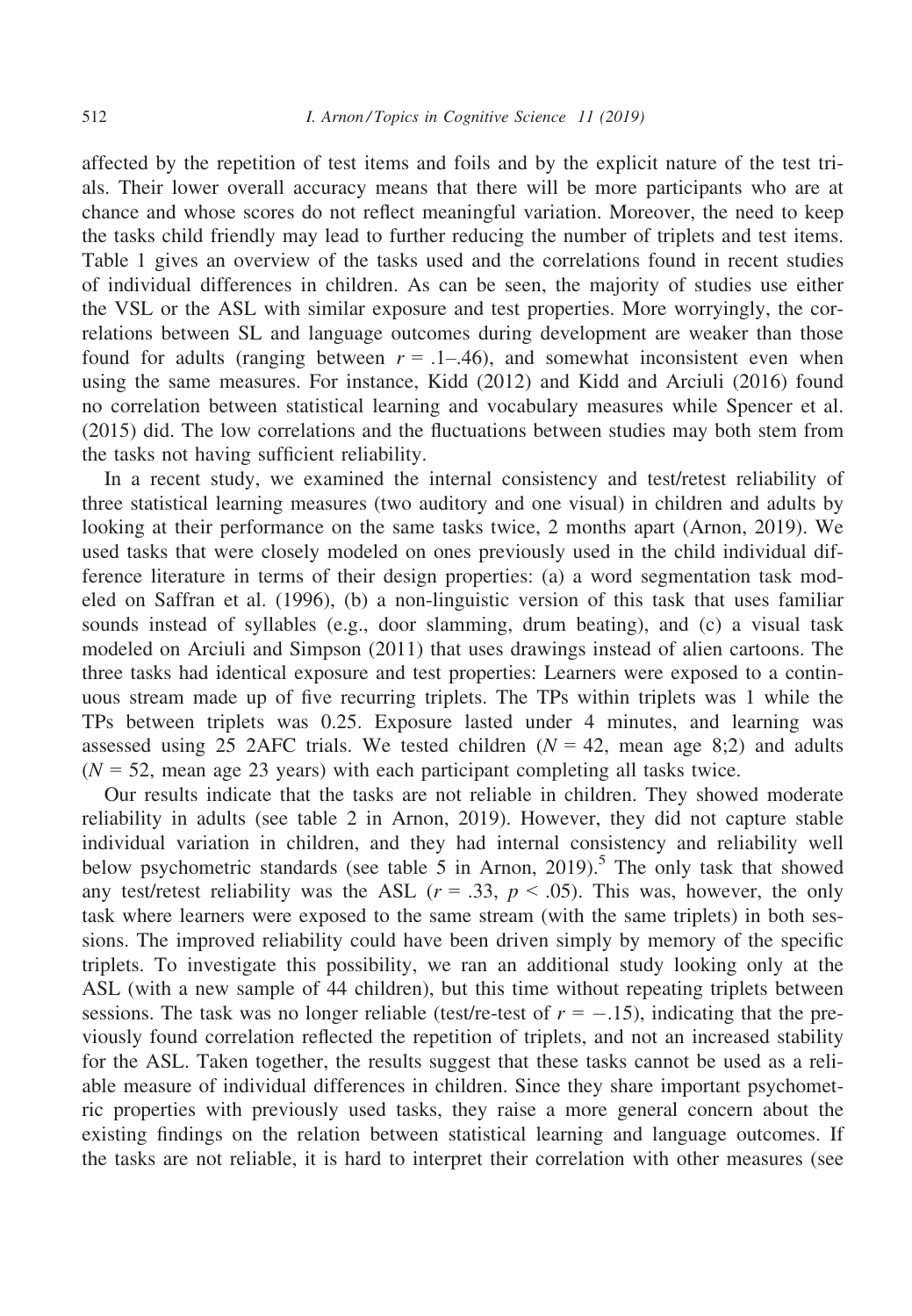| Overview of tasks used in recent statistical learning studies of child individual differences                  |                                        |                     |                       |                                                      |                                                                                  |                                                                                                       |
|----------------------------------------------------------------------------------------------------------------|----------------------------------------|---------------------|-----------------------|------------------------------------------------------|----------------------------------------------------------------------------------|-------------------------------------------------------------------------------------------------------|
| Study                                                                                                          | Task                                   | Measure             | of Triplets<br>Number | Linguistic<br>Measures                               | Obtained Correlations                                                            | Population                                                                                            |
| Simpson (2012)<br>Arciuli and                                                                                  | VSL                                    | 64 2AFC             | 4                     | Reading                                              | $r = .33*$                                                                       | Children (ages 6-12)                                                                                  |
| Evans et al. (2009)                                                                                            | <b>ASL</b>                             | 36 2AFC             | $\circ$               | Vocabulary                                           | TD: $r = .33**$<br>SLI: $r = .02$                                                | Children with SLI and<br>typically developing                                                         |
| et al. (2017)<br>Haebig                                                                                        | <b>ASL</b>                             | 32 <sub>2</sub> AFC | 4                     | Fast mapping<br>Vocabulary                           | ASD: $r = .46*$<br>TD: $r = -.07$<br>$ASD: r = .26$<br>TD: $r = .20$<br>SLI: .17 | Children with SLI, children<br>with autism, and typically<br>developing (ages 8-12)<br>(ages $6-13$ ) |
| Arciuli (2016)<br>Kidd (2012)<br>Kidd and                                                                      | SRT<br>VSL                             | 64 2AFC<br>RTs      | 4                     | sentence comp<br>Vocabulary<br>Complex               | $SLI: r = .1$<br>$\beta = 2.33*$<br>$r = .18$                                    | Children (ages 6-8)<br>Children (ages 4-7)                                                            |
| and Evans (2014)<br>Mainela-Arnold                                                                             | <b>ASL</b>                             | 36 2AFC             | $\circ$               | Gating task<br>Vocabulary                            | $-28$<br>SLI: $r = -2$<br>TD: $r =$<br>$r = 2$                                   | Children (ages 8-12)                                                                                  |
|                                                                                                                |                                        |                     |                       | Word definition                                      | TD: $r = -1$<br>L,<br>SLI: $r =$                                                 | Children with SLI (ages 8-12)                                                                         |
| Qi et al. (2018)<br>et al. (2015)<br>Spencer                                                                   | ASL visual<br><b>AGL</b><br><b>ASL</b> | 32 2AFC<br>42AFC    | 4<br>4                | Ten literacy tasks<br>Word reading                   | all $r\mathrm{s}<.2$<br>$r = .25$                                                | Children (ages 4-10)<br>Children (ages 8-16)                                                          |
|                                                                                                                | VSL                                    | 32 2AFC             | 4                     | Non-word reading<br>Non-word reading<br>Word reading | $-0.07$<br>$-0.07$<br>$r = .03$<br>$r =$<br>$r =$                                |                                                                                                       |
| von Koss Torkildsen,<br>Arciuli, and<br>Wie (2019)                                                             | VSL                                    | 64 2AFC             | 4                     | Word reading                                         | $\ddot{3}^*$<br>$r =$                                                            | Children (ages 7-13)                                                                                  |
| Note. Only correlations for children are reported<br>**Significance of $p < .01$<br>*Significance of $p < .05$ |                                        |                     |                       |                                                      |                                                                                  |                                                                                                       |

Table 1

I. Arnon/Topics in Cognitive Science 11 (2019) 513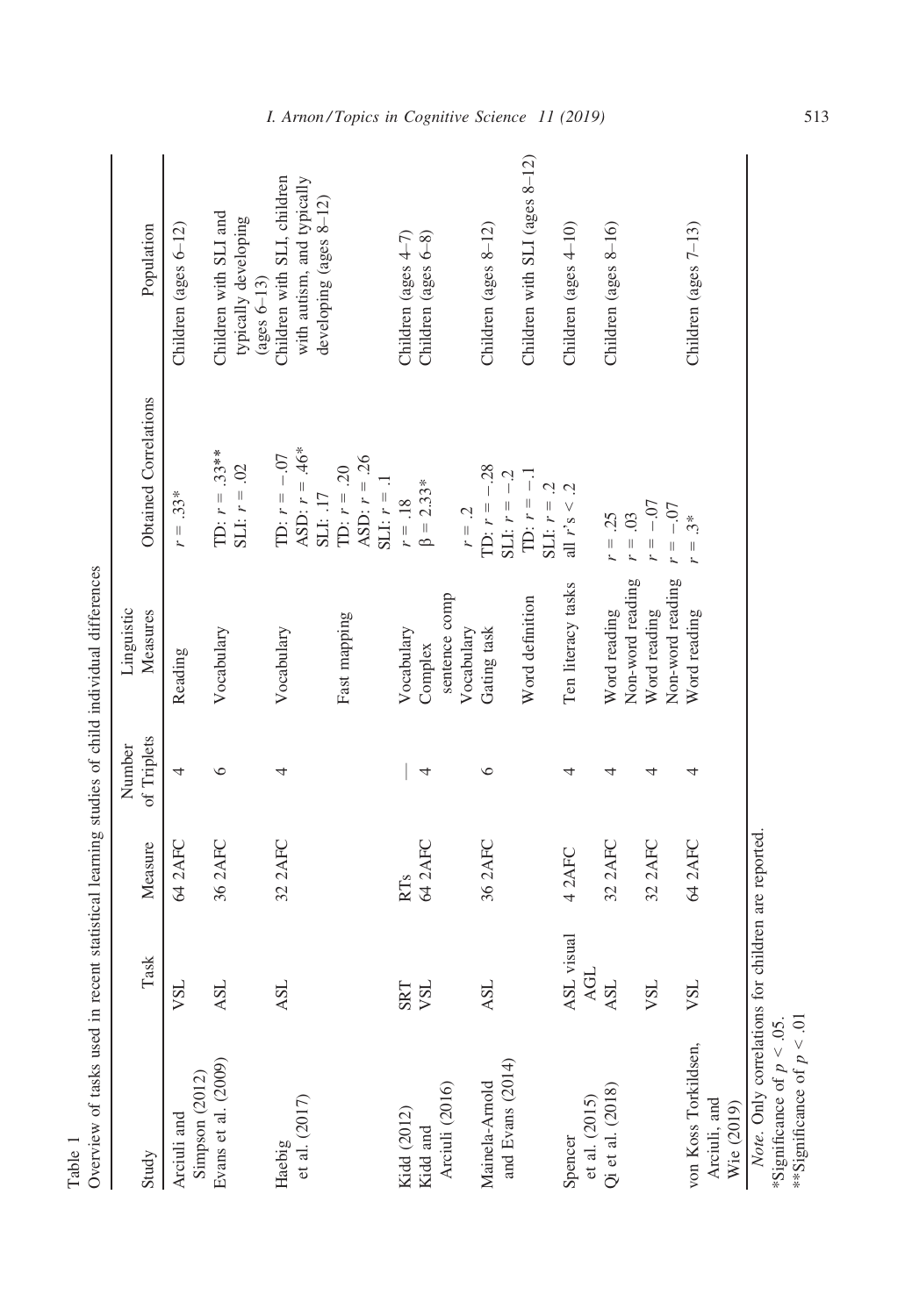Arnon, 2019 for a discussion of why these tasks may not be reliable during development).

Similar concerns about task reliability in children are found in the implicit learning literature. As mentioned earlier, fewer studies in this tradition examine the link between individuation variation in implicit learning and language outcomes during development.<sup>6</sup> Here also, the correlations with language outcomes seem relatively low and somewhat inconsistent. Gremp, Deocampo, Walk, and Conway (2019) found correlations between visual sequential processing and vocabulary size among deaf children ( $r = .29$ ,  $p = .014$ ), but not among hearing children (see also Conway et al., 2011). In contrast, Clark and Lum (2017) found a significant correlation between SRT performance and grammatical processing speed (measured using a picture matching task), for hearing children, but not deaf ones. However, SRT was not correlated with other language measures (word and non-word reading) in either group. As in the statistical learning literature, the reliability of these measures in children had not been assessed. A recent study examined the reliability of several implicit learning measures in children (among them the SRT task) and found that they displayed very poor reliability (West, Vadillo, Shanks, & Hulme, 2017). The authors conclude that such tasks cannot be used to investigate individual differences and their relation to other developmental measures.

Taken together, the findings raise serious concerns about our ability to evaluate the link between ISL and language outcomes. They suggest that existing findings about the predictive links to language cannot be taken as strong evidence for the role of ISL in language acquisition because of the low reliability of the tasks used. This is not to say that such learning mechanisms do not play an important role in learning language, but that our understanding of that role is constrained by the methodological limitations of the tasks used. Consequently, we should be careful about drawing strong conclusions about the impact of individual variation in implicit statistical learning. For instance, a number of recent studies report that the relation between ISL and language outcomes varies across populations of children (typically developing, SLI, ASD), and they use this to argue for underlying differences between the populations (Haebig et al., 2017). However, if the measures are not stable (no study examined their reliability in atypical populations), such differences are hard to interpret. Given the increased interest in the predictive power of ISL, there is pressing need for a systematic psychometric evaluation of the tasks used in both typical and atypical populations. The combined findings also point to striking parallels between the two literatures: Here also, the developmental patterns are very similar across the two literatures.

# 4. Conclusions

In this paper, we set out to evaluate two developmental predictions (age invariance and the predictive relation to language outcomes) by integrating findings from the implicit learning and statistical learning literatures. The combined findings show that ISL improves with age, across tasks, regularities and research traditions, contra the age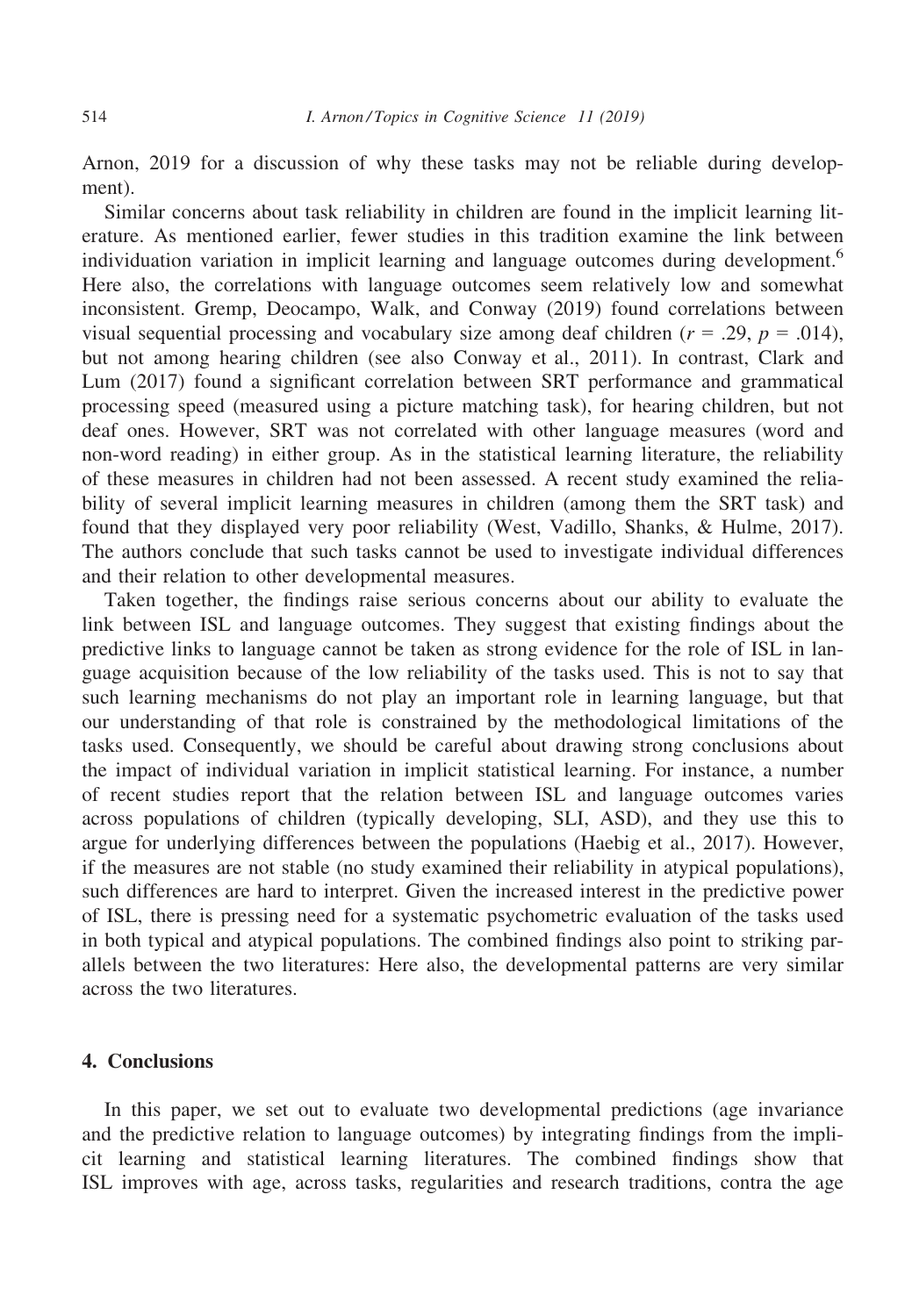invariance prediction. They also suggest that current findings on the predictive power of ISL should be interpreted with caution: Many of them seem to be based on tasks that do not capture stable individual variation in children. The discussion of both issues highlights some of the open challenges facing the study of distributional learning in development. The first is the development of reliable tasks that can be used from infancy to later childhood. Without such measures, we will not be able to assess the role of distributional learning in language acquisition, or its relation to other cognitive abilities. The second is the need to seriously ask whether there is a meaningful difference between implicit and statistical learning. The developmental data reviewed in this paper point to uncanny similarities in the findings from the two traditions: We would be hard pressed to find differences that cannot be traced back to the precise task used or the exact regularity tested. The continued separation of the two fields reduces our understanding of the power and limitations of distributional learning, with each tradition examining a corner of our ability to detect regularities. Future work should aim to integrate the two literatures by systematically examining the impact of task and regularity type on performance.

#### Acknowledgments

I thank Noam Siegelman, Louisa Bogaerts, and Ram Frost for helpful comments and discussions, as well as the editors of the volume and two anonymous reviewers for helpful and insightful comments. All remaining errors, are of course, my own. The research was funded by an Israeli Science Foundation grant to the author (grant number 584/16).

# **Notes**

- 1. Acquisition and learning are often associated with different theoretical positions (nativist vs. usage-based). In this paper, I use the terms interchangeably to refer to the process of learning one's first language.
- 2. We focus here on the claim that performance does not improve during childhood, not on the possible deterioration with aging.
- 3. The paper looks at studies conducted with typically developing children, as well as children with specific language impairment (SLI) and autism spectrum disorder (ASD). I focus here only on the data from typically developing children.
- 4. Since the focus here is on SL tasks, we do not review the literature on the relation between speech perception measures in infancy and later language development but return to it in the discussion (see Cristia et al., 2014, for a review).
- 5. Qi et al. (2018) report higher internal consistency measures for a similar VSL task (they did not examine test re-test reliability). However, that study differs from ours in two important respects. First, that study looked at children spanning an older age range (8–16): The higher reliability may have been driven by the older participants. Second, each triplet was repeated eight times during testing, meaning that the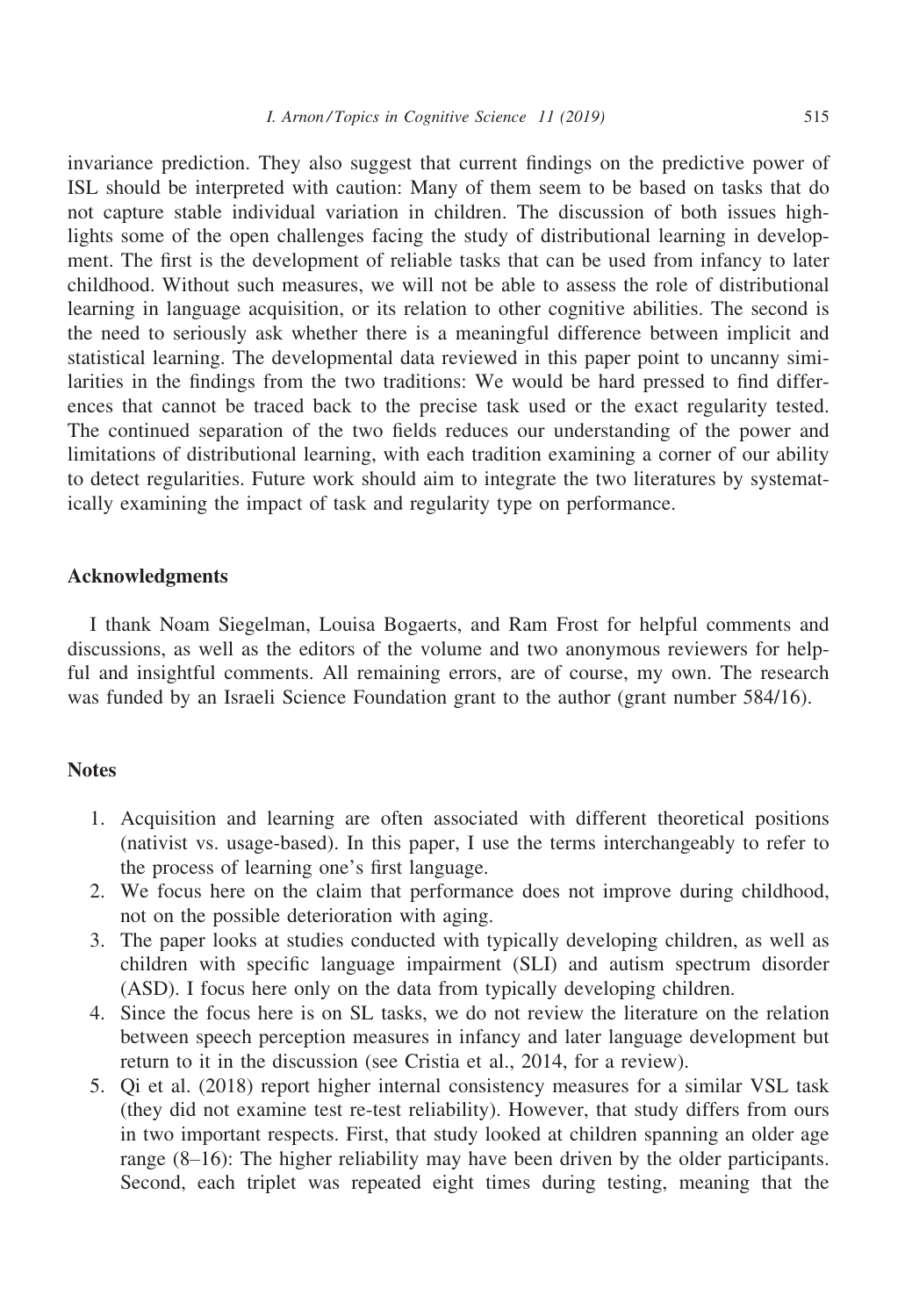internal consistency measures may have reflected consistent performance on the same triplet, rather than consistency between items.

6. Many studies examine group-level differences in implicit learning, for instance between typically developing children and children with SLI or ASD, and relate those to differences in language outcomes at the group level. This work if of less relevance to the current discussion.

# References

- Amso, D., & Davidow, J. (2012). The development of implicit learning from infancy to adulthood: Item relations, salience, & cognitive flexibility. Developmental Psychobiology, 54(6), 664–673.
- Anderson, P. (2002). Assessment and development of executive function during childhood. Child Neuropsychology, 8, 71–82.
- Arciuli, J., & Simpson, I. C. (2011). Statistical learning in typically developing children: The role of age and speed of stimulus presentation. Developmental Science, 14(3), 464–473.
- Arciuli, J., & Simpson, I. C. (2012). Statistical learning is related to reading ability in children and adults. Cognitive Science, 36(2), 286–304.
- Arnon, I. (2019). Do current statistical learning tasks capture stable individual differences in children? An investigation of task reliability across modality. Behavior Research Methods. [https://doi.org/10.3758/](https://doi.org/10.3758/s13428-019-01205-5) [s13428-019-01205-5](https://doi.org/10.3758/s13428-019-01205-5)
- Aslin, D. N., Saffran, J. R., & Newport, E. L. (1998). Computation of conditional probability statistics by 8 month-old infants. Psychological Science, 9, 321–324.
- Bertels, J., Boursain, E., Destrebecqz, A., & Gaillard, V. (2015). Visual statistical learning in children and young adults: How implicit? Frontiers in Psychology, 5, 1–11.
- Bulf, H., Johnson, S. P., & Valenza, E. (2011). Visual statistical learning in the newborn infant. Cognition, 121(1), 127–132.
- Chomsky, N. (1965). Aspects of the theory of syntax. Cambridge, MA: MIT Press.
- Cleermans, A., Destrebecqz, A., & Boyer, M. (1998). Implicit learning: News from the front. Trends in Cognitive Sciences, 2, 406–416.
- Clark, G. M., & Lum, J. A. G. (2017). Procedural memory and speed of grammatical processing: Comparison between typically developing children and language impaired children. Research in Developmental Disabilities, 71, 237–247.
- Conway, C. M., Bauernschmidt, A., Huang, S. S., & Pisoni, D. B. (2010). Implicit statistical learning in language processing: Word predictability is the key. Cognition, 114(3), 356–371.
- Conway, C. M., Pisoni, D. B., Anaya, E. M., Karpicke, J., & Henning, S. C. (2011). Implicit learning in deaf children with cochlear implants. Developmental Science, 14, 69–82.
- Conway, C. M., & Christiansen, M. H. (2005). Modality-constrained statistical learning of tactile, visual, and auditory sequences. Journal of Experimental Psychology. Learning, Memory, and Cognition, 31(1), 24–39.
- Cristia, A., Seidl, A., Junge, C., Soderstrom, M., & Hagoort, P. (2014). Predicting individual variation in language from infant speech perception measures. Child Development, 85, 1330–1345. [https://doi.org/10.](https://doi.org/10.1111/cdev.12193) [1111/cdev.12193](https://doi.org/10.1111/cdev.12193).
- Esper, E. A. (1925). A technique for the experimental investigation of associative interference in artificial linguistic material. Philadelphia: Linguistic Society of America.
- Evans, J. L., Saffran, J. R., & Robe-Torres, K. (2009). Statistical learning in children with specific language impairment. Journal of Speech, Language, and Hearing Research, 52, 321–336.
- Finn, A. S., & Hudson Kam, C. L. (2008). The curse of knowledge: First language knowledge impairs adult learners' use of novel statistics for word segmentation. Cognition, 108, 477–499.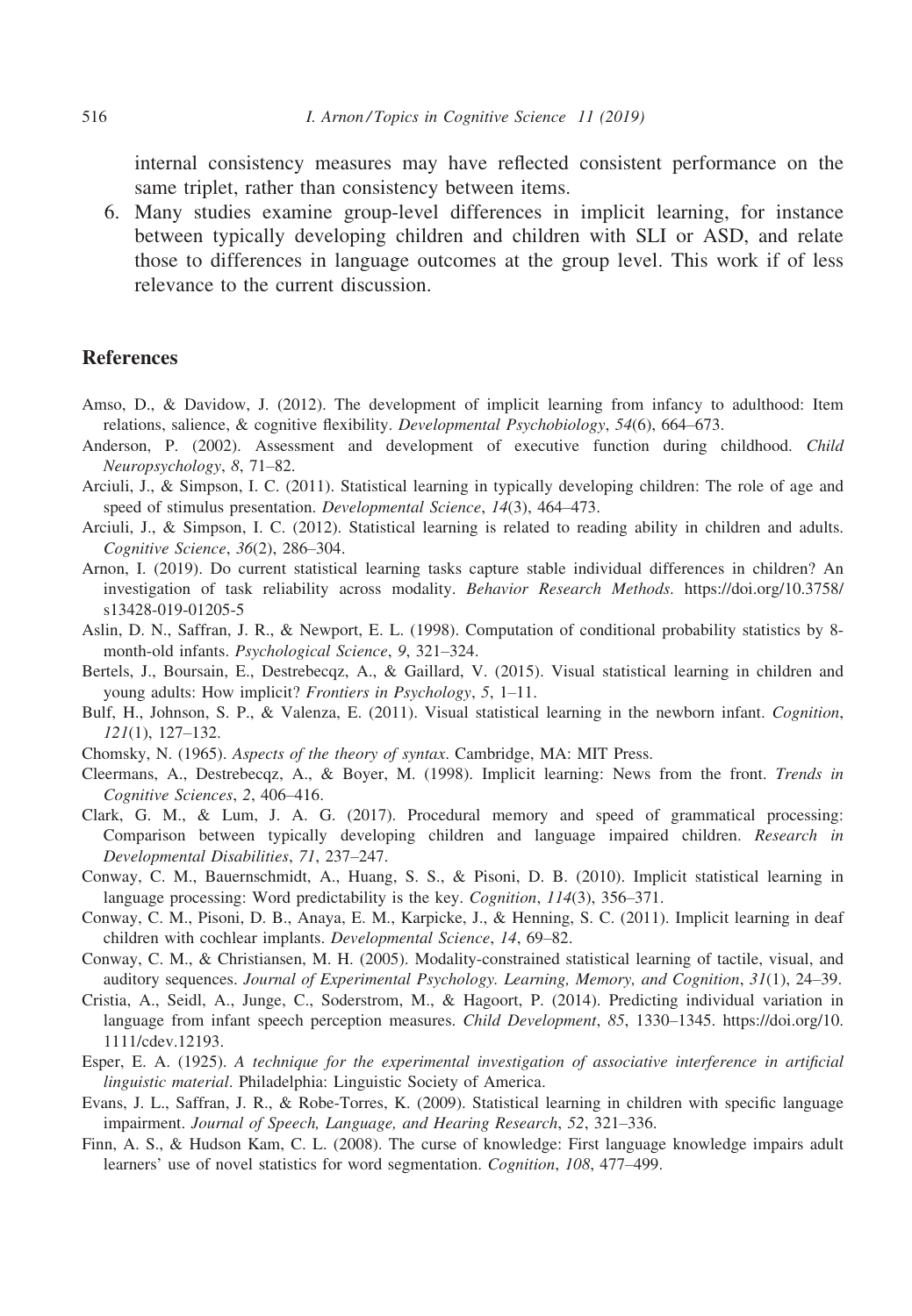- Fletcher, J. M., Maybery, M. T., & Bennett, S. (2000). Implicit learning differences: A question of developmental level? Journal of Experimental Psychology: Learning, Memory, and Cognition, 26(1), 246– 252.
- Frost, R., Siegelman, N., Narkiss, A., & Afek, L. (2013). What predicts successful literacy acquisition in a second language? *Psychological Science*, 24(7), 1243–1252.
- Gathercole, S. E. (1998). The development of memory. Journal of Child Psychology and Psyciatry, 39, 3–27.
- Gremp, M. A., Deocampo, J. A., Walk, A. M., & Conway, C. H. (2019). Visual sequential processing and language ability in children who are deaf or hard of hearing. Journal of Child Language,  $1-15$ .
- Haebig, E., Saffran, J. R., & Ellis Weismer, S. (2017). Statistical word learning in children with autism spectrum disorder and specific language impairment. The Journal of Child Psychology and Psychiatry, 58, 1251–1263.
- Hartshorne, J. K., Tenenbaum, J. B., & Pinker, S. (2018). A critical period for second language acquisition: Evidence from 2/3 million English speakers. Cognition.
- Isbilen, E. S., McCauley, S. M., Kidd, E., & Christiansen, M. H. (2017). Testing statistical learning implicitly: A novel chunk-based measure of statistical learning. In G. Gunzelmann, A. Howes, T. Tenbrink & E. Davelaar (Eds.), Proceedings of the 39th Annual Conference of the Cognitive Science Society (pp. 564–569). Austin TX: Cognitive Science Society.
- Janacsek, K., Fiser, J., & Nemeth, D. (2012). The best time to acquire new skills: Age-related differences in implicit sequence learning across the human lifespan. *Developmental Science*, 15(4), 496–505.
- Johnson, J. S., & Newport, E. L. (1989). Critical period effects in second language learning: The influence of maturational state on the acquisition of English as a second language. Cognitive Psychology, 21, 60–99.
- Kidd, E. (2012). Implicit statistical learning is directly associated with the acquisition of syntax. Developmental Psychology, 48(1), 171–184.
- Kidd, E., & Arciuli, J. (2016). Individual differences in statistical learning predict children's comprehension of syntax. Child Development, 87(1), 184–193.
- Kirkham, N. Z., Slemmer, J. A., & Johnson, S. P. (2002). Visual statistical learning in infancy: Evidence for a domain-general learning mechanism. Cognition, 83, 4–5.
- Knowlton, B. J., Ramus, S. J., & Squire, L. R. (1998). Intact artificial grammar learning in amnesia: Dissociation of classification learning and explicit memory for specific instances. *Psychological Science*, 3, 172–179.
- Lany, J., Shoaib, A., Thompson, A., & Graf Estes, K. (2017). Infant statistical-learning ability is related to real-time language processing. Journal of Child Language, 1–24. [https://doi.org/10.1017/S0305000](https://doi.org/10.1017/S0305000917000253) [917000253](https://doi.org/10.1017/S0305000917000253)
- Lukács, Á., & Kemény, F. (2015). Development of different forms of skill learning throughout the lifespan. Cognitive Science, 39, 383–404.
- MacWhinney, B. (2005). A unified model of language acquisition. In J. F. Kroll & A. M. B. de Groot (Eds.), Handbook of bilingualism: Psycholinguistic approaches (pp. 49–67). New York: Oxford University Press.
- Mainela-Arnold, E., & Evans, J. L. (2014). Do statistical segmentation abilities predict lexical-phonological and lexical-semantic abilities in children with and without SLI? Journal of Child Language, 41(2), 327– 351.
- Maybery, M., Taylor, M., & O'brien-Malone, A. (1995). Implicit learning: Sensitive to age but not IQ. Australian Journal of Psychology, 47(1), 8–17.
- Meulemans, T., Van der Linden, M., & Perruchet, P. (1998). Implicit sequence learning in children. Journal of Experimental Child Psychology, 69(3), 199–221.
- Misyak, J. B., & Christiansen, M. H. (2012). Statistical learning and language: An individual differences study. Language Learning, 62(1), 302–331.
- Nemeth, D., Janascek, K., & Fiser, J. (2013). Age-dependent and coordinated shift in performance between implicit and explicit skill learning. Frontiers in Computational Neuroscience, 7, 147.
- Nicolson, R. I., & Fawcett, A. J. (2007). Procedural learning deficits: Reuniting the developmental disorders? Trends in Neurosciences, 30, 135–141.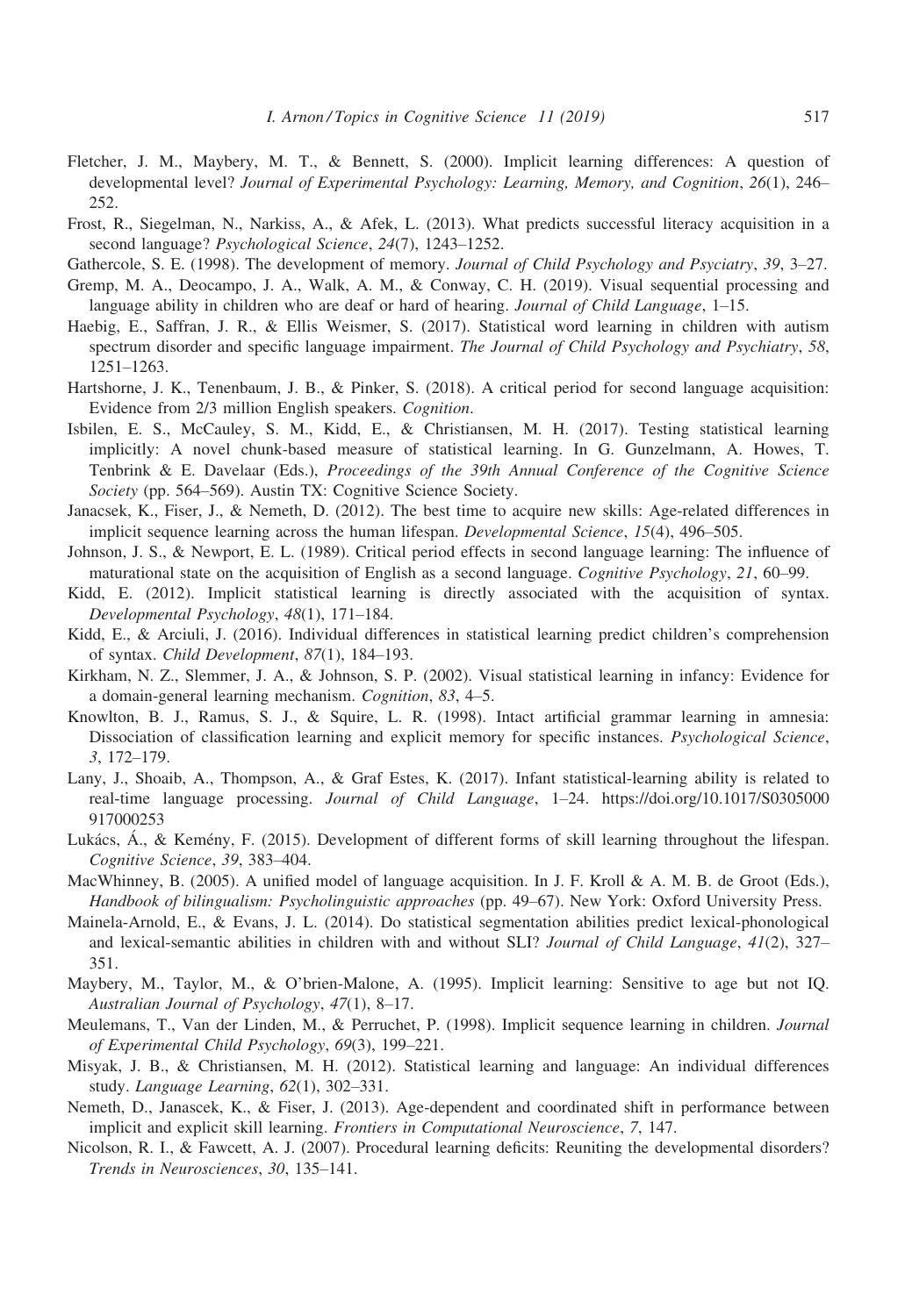- Perruchet, P., & Pacton, S. (2006). Implicit learning and statistical learning: One phenomenon, two approaches. Trends in Cognitive Sciences, 10(5), 233–238.
- Perruchet, P. (2008). Imlpicit learning. In J. Bryne (Ed.), Learning and memory: A comprehensive reference. (Vol. 2, pp. 597–621). Oxford, UK: Elsevier.
- Potter, C. E., Wang, T., & Saffran, J. R. (2017). Second language experience facilitates statistical learning of novel linguistic materials. Cognitive Science, 41, 913–927.
- Qi, Z., Araujo, S. Y., Georgran, W. C., Gabrieli, J. D. E., & Arciuli, J. (2018). Hearing matters more than seeing: A cross-modality study of statistical learning and reading ability. Scientific Studies of Reading, 23, 101–115.
- Rabagliati, H., Ferguson, B., & Lew-Williams, C. (2019). The profile of abstract rule learning in infancy. Meta-analytic and experimental evidence. Developmental Science, 22, e12704.
- Raviv, L., & Arnon, I. (2018). The developmental trajectory of children's auditory and visual statistical learning abilities: Modality-based differences in the effect of age. Developmental Science, 21, e12593.
- Reber, A. S. (1967). Implicit learning of artificial grammars. Journal of Verbal Learning and Verbal Behavior, 6, 855–863.
- Reber, A. S. (1993). Implicit learning and tacit knowledge: An essay on the cognitive unconscious. Oxford, England: Oxford University Press.
- Romberg, A. R., & Saffran, J. R. (2010). Statistical learning and language acquisition. WIREs Cognitive Science, 906–914.<https://doi.org/10.1002/wcs.78>
- Saffran, J. R., Aslin, R. N., & Newport, E. L. (1996). Statistical learning by 8-month-old infants. Science (New York, N.Y.), 274(5294), 1926–1928.<https://doi.org/10.1126/science.274.5294.1926>.
- Saffran, J. R. (2001). The use of predictive dependencies in language learning. Journal of Memory and Language, 44, 493–515.
- Saffran, J. R. (2002). Constraints on statistical language learning. Journal of Memory and Language, 47(1), 172–196.
- Saffran, J. R., & Kirkham, N. Z. (2018). Infant statistical learning. Annual Review of Psychology, 69(1). <https://doi.org/10.1146/annurev-psych-122216-011805>
- Saffran, J. R., Newport, E. L., Aslin, R. N., Tunick, R. A., & Barrueco, S. (1997). Incidental language learning: Listening (and learning) out of the comer of your ear. Psychological Science, 8(2), 101-105.
- Schlichting, M. L., Guarino, K. F., Shapiro, A. C., Turk-Browne, N. B., & Preston, A. R. (2017). Hippocampal structure predicts statistical learning and associative inference abilities during development. Journal of Cognitive Neuroscience, 29(1), 37–51.
- Shafto, C., Conway, C. M., Field, S. L., & Houston, D. M. (2012). Visual sequence learning in infancy: Domain-general and domain-specific associations with language. Infancy, 17, 247–271.
- Shufaniya, A., & Arnon, I. (2018). Statistical learning is not age-invariant during childhood: Performance improves with age across modality. Cognitive Science, 42, 3100–3115.
- Siegelman, N., Bogaerts, L., Christiansen, M. H., & Frost, R. (2017). Towards a theory of individual differences in statistical learning. Transactions of the Royal Society B, 372(1711), 20160059.
- Siegelman, N., Bogaerts, L., Elazar, A., Arciuli, J., & Frost, R. (2018). Linguistic entrenchment: Prior knowledge impacts statistical learning performance. Cognition, 177, 198–213.
- Siegelman, N., Bogaerts, L., & Frost, R. (2017). Measuring individual differences in statistical learning: Current pitfalls and possible solutions. Behavior Research Methods, 49(2), 418–432.
- Siegelman, N., Bogaerts, L., Kronenfeld, O., & Frost, R. (2017). Redefining "learning" in statistical learning: What does an online measure reveal about the assimilation of visual regularities? Cognitive Science, 42, 692–727.
- Siegelman, N., & Frost, R. (2015). Statistical learning as an individual ability: Theoretical perspectives and empirical evidence. Journal of Memory and Language, 81, 105–120.
- Spencer, M., Kaschak, M. P., Jones, J. L., & Lonigan, C. J. (2015). Statistical learning is related to early literacy-related skills. Reading and Writing, 28, 467–490.